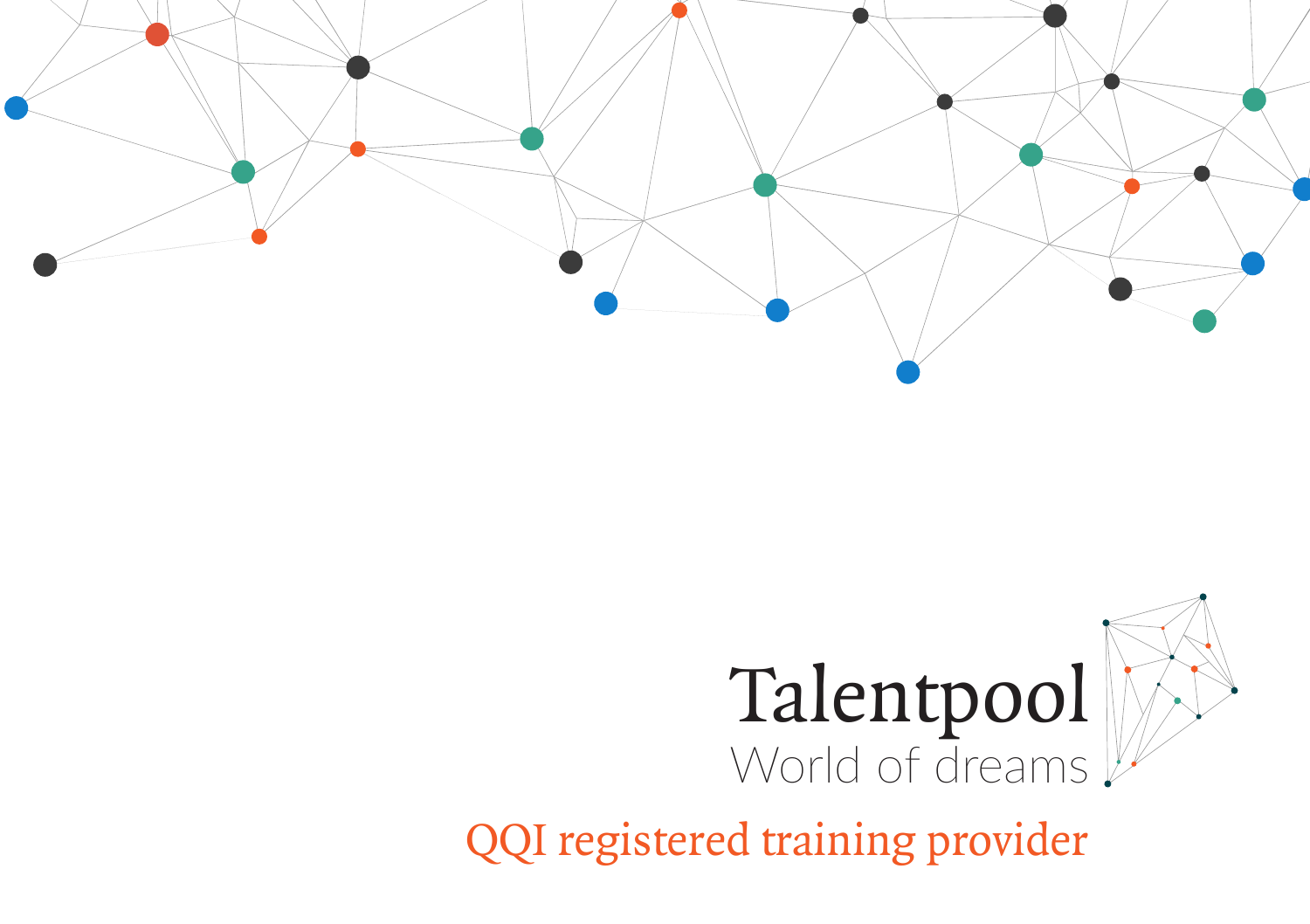*"For those who have completed our programmes we encourage you to join our FREE monthly networking meetings and benefit from the support of sharing new ideas for developing your business. "* 

*Christine O' Brien – Managing Director TalentPool Ltd*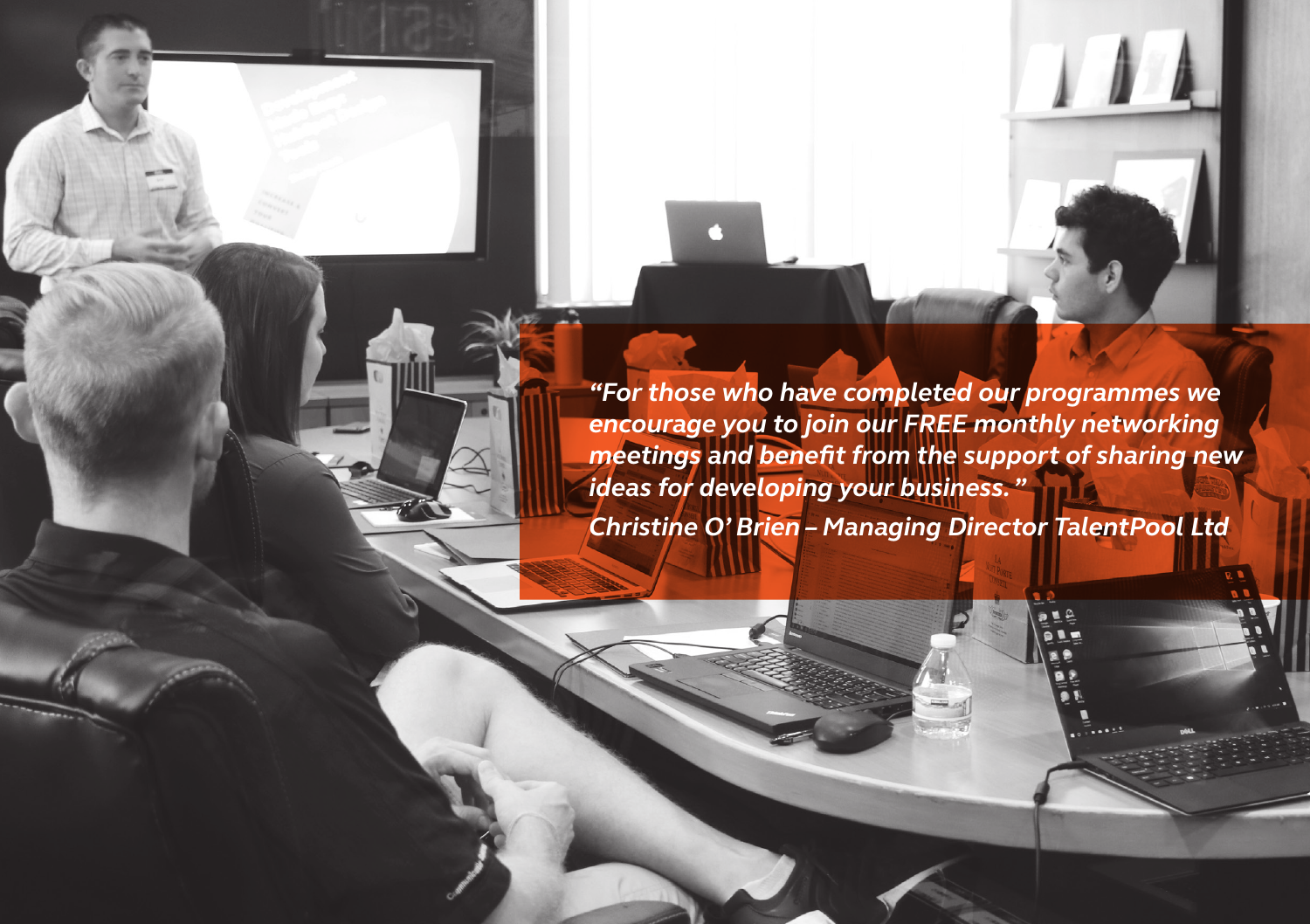Business trends in 2022 see a shift from global business to local business. As consumers increasingly look to source products locally, more sustainable local businesses are emerging in towns and villages across Ireland. The combination of the changing business landscape and a heightened awareness of environmental issues creates a fertile ground for new local opportunities for those considering selfemployment in Ireland.

Assisting talented start-ups can be a combination of confidence building, business skills development and supporting creativity to enable success in these uncharted waters. The business model has changed, viability plans may be unfamiliar and a focus on learning digital skills can create obstacles that appear at first glance insurmountable.

At TalentPool we have evolved our business start-up programme to encourage participants to imagine the unimagined and create new ways of being in business that are compatible with the 2022 landscape.

We talk to our participants; we explore the latest trends in business and most of all we listen to consumers to understand how small businesses can support their communities effectively with suitable products and services to meet their needs.

For those small businesses featured in this publication and all our participants over the years we wish you continued success for 2022.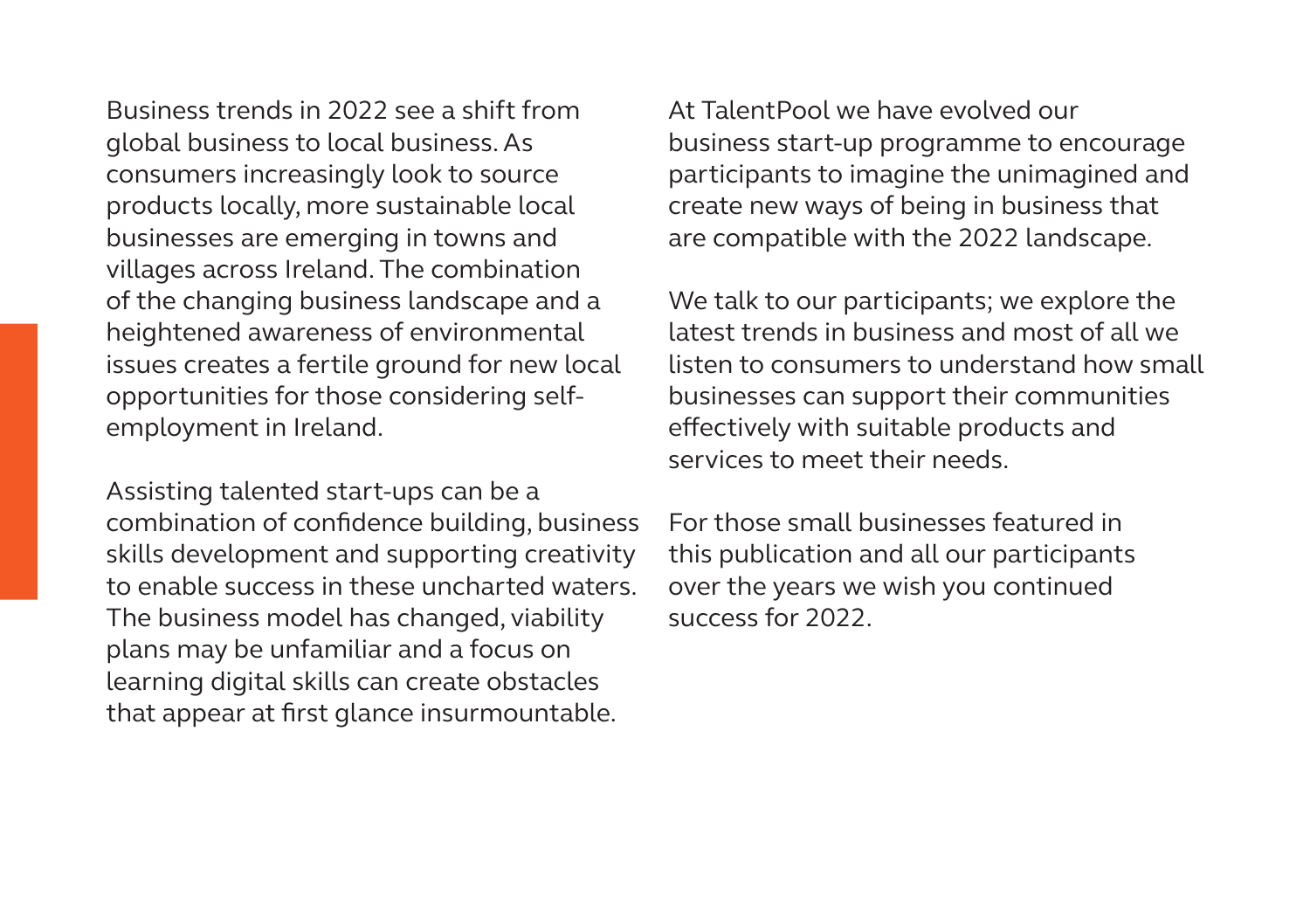*"I approached my local Kildare Enterprise office. I attended a 6-week course on, start your own business which was provided by Talentpool whom I highly recommend. "*

> My journey to a passion for fragrance came from working for luxury brands in retail. Following an injury in 2017, I had to leave behind a much-loved career with Chanel. I had to reinvent myself and longed to find a way back to what I really loved.

I came across an online candle course. This led me to a world of everything that is candles and fragrances and as a result Blossom by Melissa was created.

Blossoms were the ideal theme for me. Blossoms represent – a time of renewal and new beginnings. I approached my local Kildare Enterprise office. I attended a 6-week course on, start your own business which was provided by Talentpool whom I highly recommend. I did not know where to begin to start up my own business. I am still receiving ongoing support from the Kildare Enterprise office. I have attended several online training courses on different topics to support my business.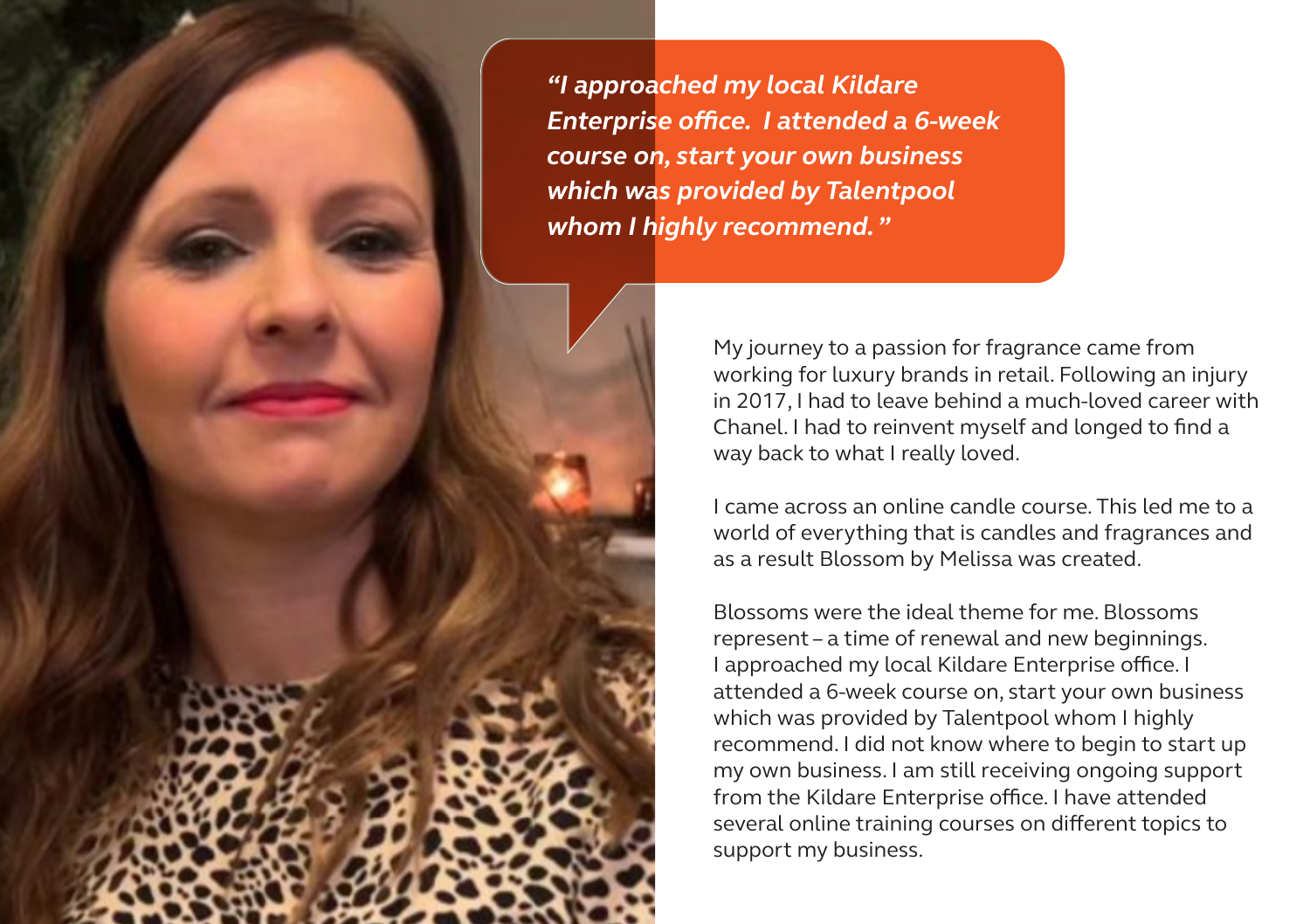## **LEARNING AT HOME**

As the debate goes on weighing up the merits of the online at home learning experience versus in person training there is no doubt that online training has provided many advantages and conveniences for entrepreneurs and start-ups across Ireland. The reduction in time spent traveling and the associated cost savings, access to networking nationwide and access to a greater variety of learning choices create a wealth of positives and accessibility advantages.

The online experience can be further supported by strategic in person events to enable start ups to meet, join, and socialise with other small business owners and share new ideas and discuss aspects of running a business with likeminded individuals.

We know from delegates that their learning experience is determined by the skill of the trainer and the quality of the content provided. Whether it is online or in person striving to provide the best experience possible and encouraging participation by the delegates is a key to their growth and progression.

Feedback from our clients remains consistently positive and we know that online learning will remain part of the learning world into 2022 and beyond.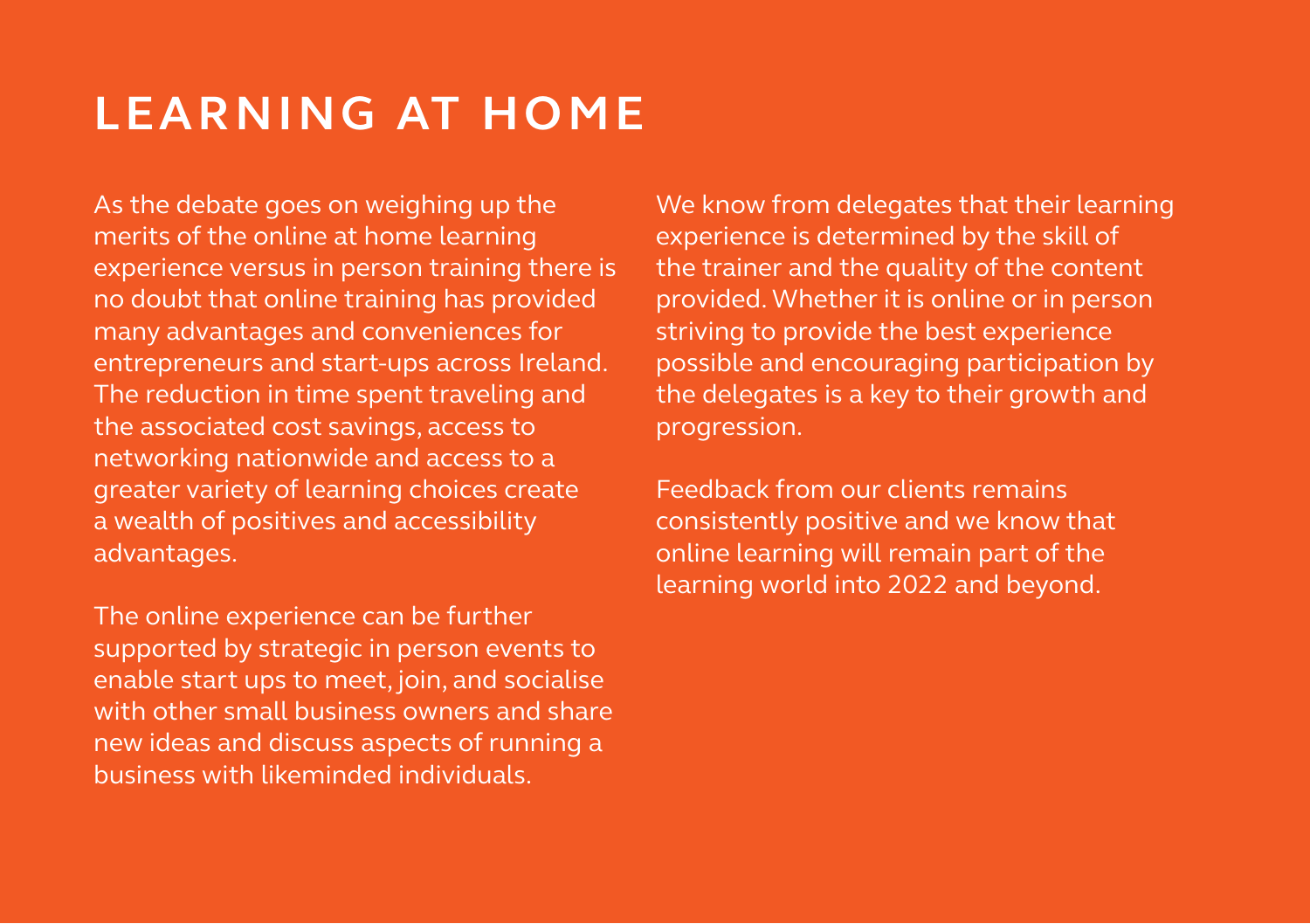### **THE REVIEWS**

Our delegates gain huge amounts from our courses and don't take our word for it, here is a sample of the reviews that have been left on Google about TalentPool and its trainers.

#### **Aoife Sheehy – Delegate from Kerry**

*I completed a start your own business course with Talentpool through my LEO and I couldn't recommend them enough. I found both Christine and Cosmo to be extremely helpful and open to supporting not only myself but all of the businesses and business owners throughout the course along with outside course support. Both trainers have extensive experience and knowledge of every corner of business from marketing to finance etc. Great people, great education gained.*

#### **Samantha Stuart – Delegate from Tipperary**

*Have done bookkeeping and form 11 course with Cosmo and it was the best course I have done on this topic. Cosmo explains everything so well. Makes bookkeeping and filling tax returns easy. Look forward to the next recap.*

#### **Paddy Macken – Delegate Kildare**

*Trainers are excellent, really friendly and approachable and look forward to working with following the course also, great help and very knowledgeable.*

#### **Estelle Cotter – Delegate Fingal**

*Having recently attended the Consumer & Market Research training session, I would highly recommend this course. Christine was excellent at covering a wide array of topics including Trends for 2022 and How to undertake Market Research.*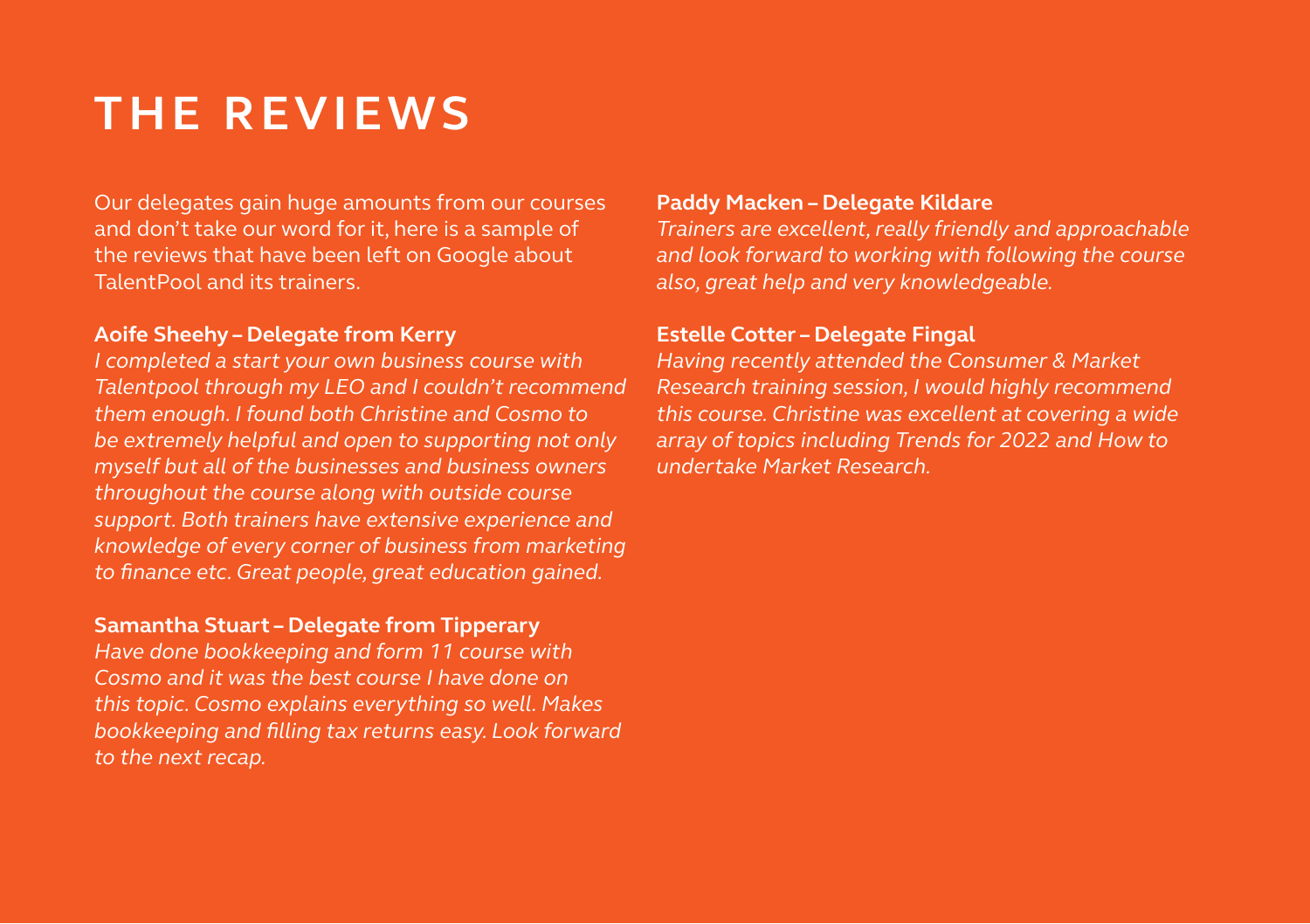*Over the past year while establishing my business I have had great help from Kerry Local Enterprise Office and through them have attended a number of courses including a Start Your own business course given by TalentPool. These courses have been extremely helpful in pointing me in the right direction and have helped to keep me focused and on track. Invaluable help!*

My name is Patricia Roche, my business is Cistin na hÉireann which makes punnets of part cooked Spelt Fruit scones. This business started when my daughter came from Dublin to Sneem in Kerry to visit me in the summer of 2020. She is gluten intolerant. I went into Kenmare to buy spelt bread and scones for her arrival- there was nothing available, so I bought spelt flour and made spelt yeast bread and scones for her arrival.

When she left, I decided it was incredible that the town of Kenmare did not have spelt breads available to it, so I started making spelt yeast bread and fruit scones for sale in Kenmare and Sneem village. They sold well in both places so I approached my local Dublin Supervalu in Churchtown to see if they would sell my scones. They said yes and gave me the contact details for a few more Dublin Stores. To date I now supply 4 Dublin SuperValu stores.

I plan to expand this small business and already have new products in mind to add to my range of products.